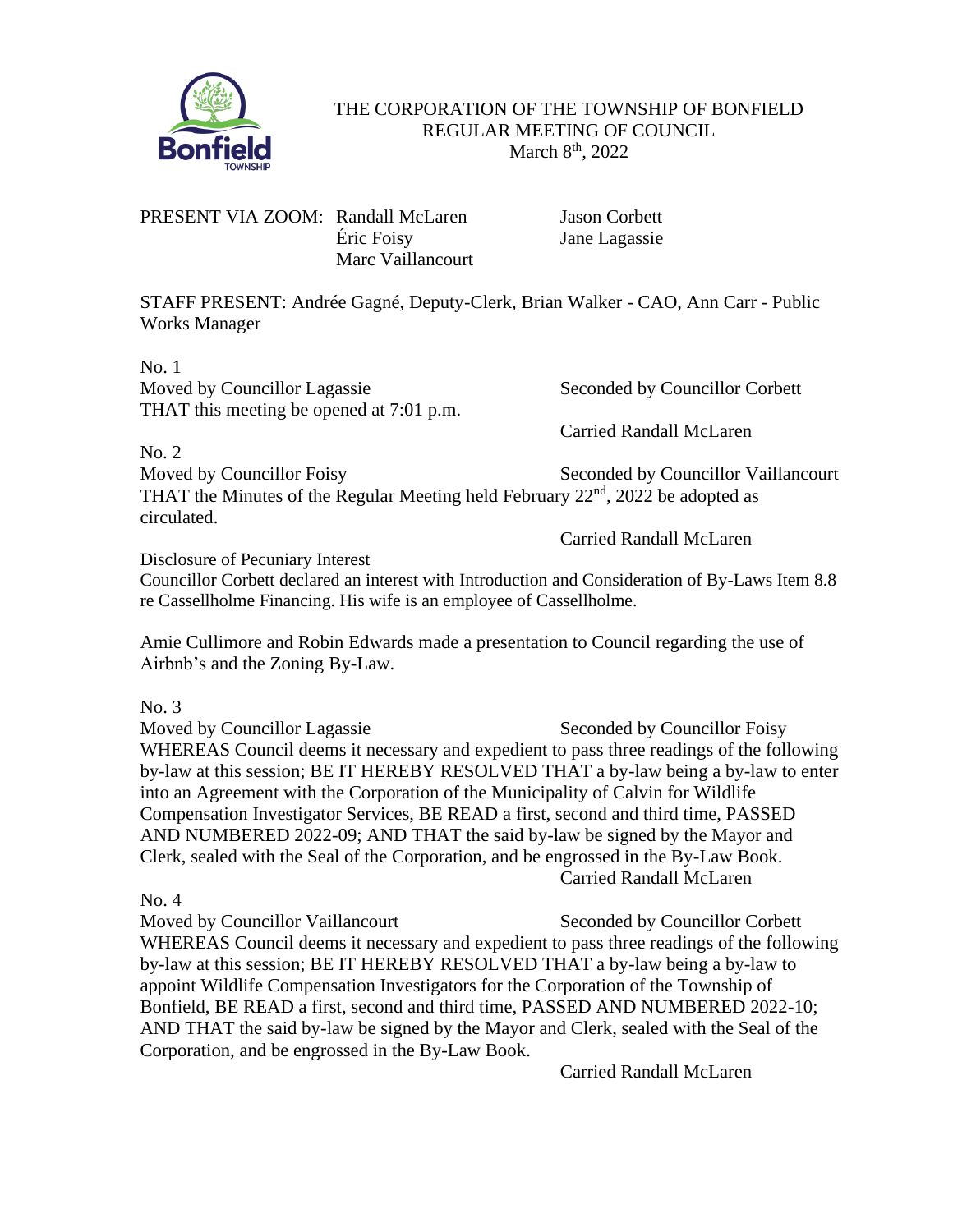No. 5

Moved by Councillor Corbett Seconded by Councillor Vaillancourt WHEREAS Council deems it necessary and expedient to pass three readings of the following by-law at this session; BE IT HEREBY RESOLVED THAT a by-law to adopt a "Use of Corporate Resources for Election Purposes" Policy, BE READ a first, second and third time, PASSED AND NUMBERED 2022-12; AND THAT the said by-law be signed by the Mayor and Clerk, sealed with the Seal of the Corporation, and be engrossed in the By-Law Book. Carried Randall McLaren

No. 6 Moved by Councillor Foisy Seconded by Councillor Corbett WHEREAS Council deems it necessary and expedient to pass three readings of the following by-law at this session; BE IT HEREBY RESOLVED THAT a by-law to enter into a Lease Agreement with Bonfield Pharmacy and to repeal By-Law 2017-45, BE READ a first, second and third time, PASSED AND NUMBERED 2022-13; AND THAT the said by-law be signed by the Mayor and Clerk, sealed with the Seal of the Corporation, and be engrossed in the By-Law Book.

Carried Randall McLaren

No. 7

Moved by Councillor Vaillancourt Seconded by Councillor Lagassie THAT a by-law to adopt a "Municipal Election Accessibility Plan" Policy, be read a first, second and third time, PASSED AND NUMBERED 2022-14; AND THAT the said by-law be signed by the Mayor and Clerk, sealed with the Seal of the Corporation, and be engrossed in the By-Law Book.

Carried Randall McLaren

No. 8

Moved by Councillor Corbett Seconded by Councillor Lagassie THAT a by-law to Authorize the Delegation of Authority to the Chief Administrative Officer for Certain Acts during a "Lame Duck" Period, be read a first, second and third time, PASSED AND NUMBERED 2022-15; AND THAT the said By-Law be signed by the Mayor and Clerk, sealed with the Seal of the Corporation, and be engrossed in the By-Law Book.

Carried Randall McLaren

No. 9

Moved by Councillor Corbett Seconded by Councillor Vaillancourt WHEREAS Council deems it necessary and expedient to pass three readings of the following by-law at this session; BE IT HEREBY RESOLVED THAT a by-law to Establish Dates and Times for an Advance Vote, BE READ a first, second and third time, PASSED AND NUMBERED 2022-16; AND THAT the said by-law be signed by the Mayor and Clerk, sealed with the Seal of the Corporation, and be engrossed in the By-Law Book. Carried Randall McLaren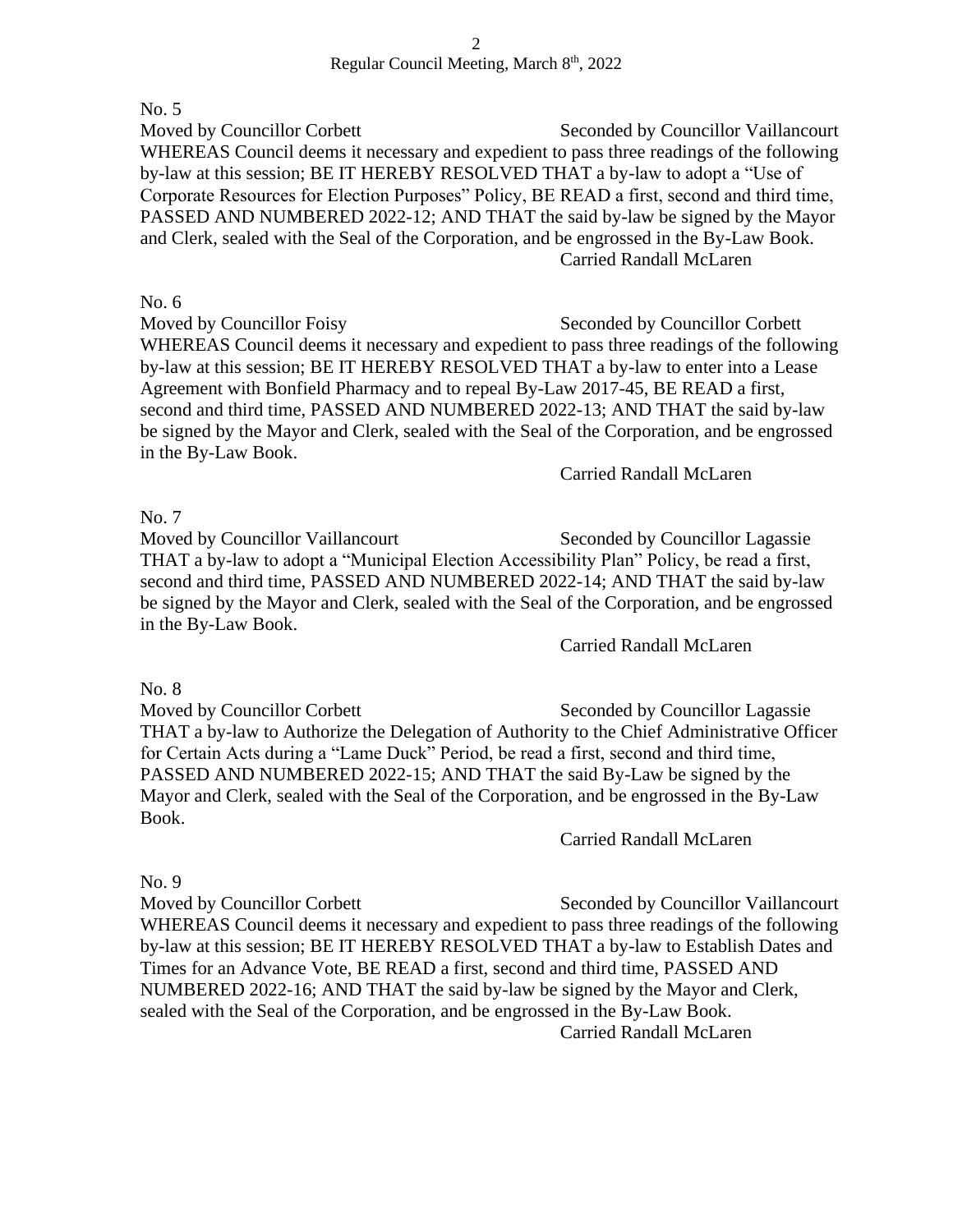Councillor Corbett vacate the chair at 7:47 pm for the discussion of By-Law 2022-17 and did not participate in its discussion

## No. 10

Moved by Councillor Foisy Seconded by Councillor Vaillancourt WHEREAS Council deems it necessary and expedient to pass three readings of the following by-law at this session; BE IT HEREBY RESOLVED THAT a by-law to authorize the execution of a financing agreement between the Corporation of the Township of Bonfield and Ontario Infrastructure and Lands Corporation for the purposes of a guarantee and postponement of claims agreement in partnership with the partner Municipalities to the Casselholme Long-Term Care Facility., BE READ a first, second and third time, PASSED AND NUMBERED 2022-17; AND THAT the said by-law be signed by the Mayor and Clerk, sealed with the Seal of the Corporation, and be engrossed in the By-Law Book. Carried Randall McLaren

Councillor Corbett resumes the chair at 8:04 pm

No. 11

| Moved by Councillor Lagassie                              | Seconded by Councillor Vaillancourt |
|-----------------------------------------------------------|-------------------------------------|
| THAT the following disbursements be approved as prepared: |                                     |

| General Government                    | \$57,284.97  |
|---------------------------------------|--------------|
| Protection to persons & property      | \$5,763.10   |
| Health $\&$ Welfare                   | \$54,935.16  |
| Public Works & Environmental Services | \$19,638.09  |
| Parks and Recreation                  | \$285.95     |
| Library                               | \$1,020.31   |
| Planning & Development                | \$1,200.00   |
| Economic Development                  |              |
| Sub-Total:                            | \$140,127.58 |
|                                       |              |

Payroll Batch #1195 to #1199 \$27,326.84

## TOTAL DISBURSEMENT: \$167,454.42

Carried Randall McLaren

AP05976

No. 12

Moved by Councillor Corbett Seconded by Councillor Vaillancourt THAT Marc Vaillancourt, Jason Corbett, Ann Carr, Jane Lagassie, Randall McLaren and Brian Walker be approved to attend the 2022 OGRA Conference, April 10 to April 13, 2022; AND THAT expenses be paid accordingly.

Carried Randall McLaren